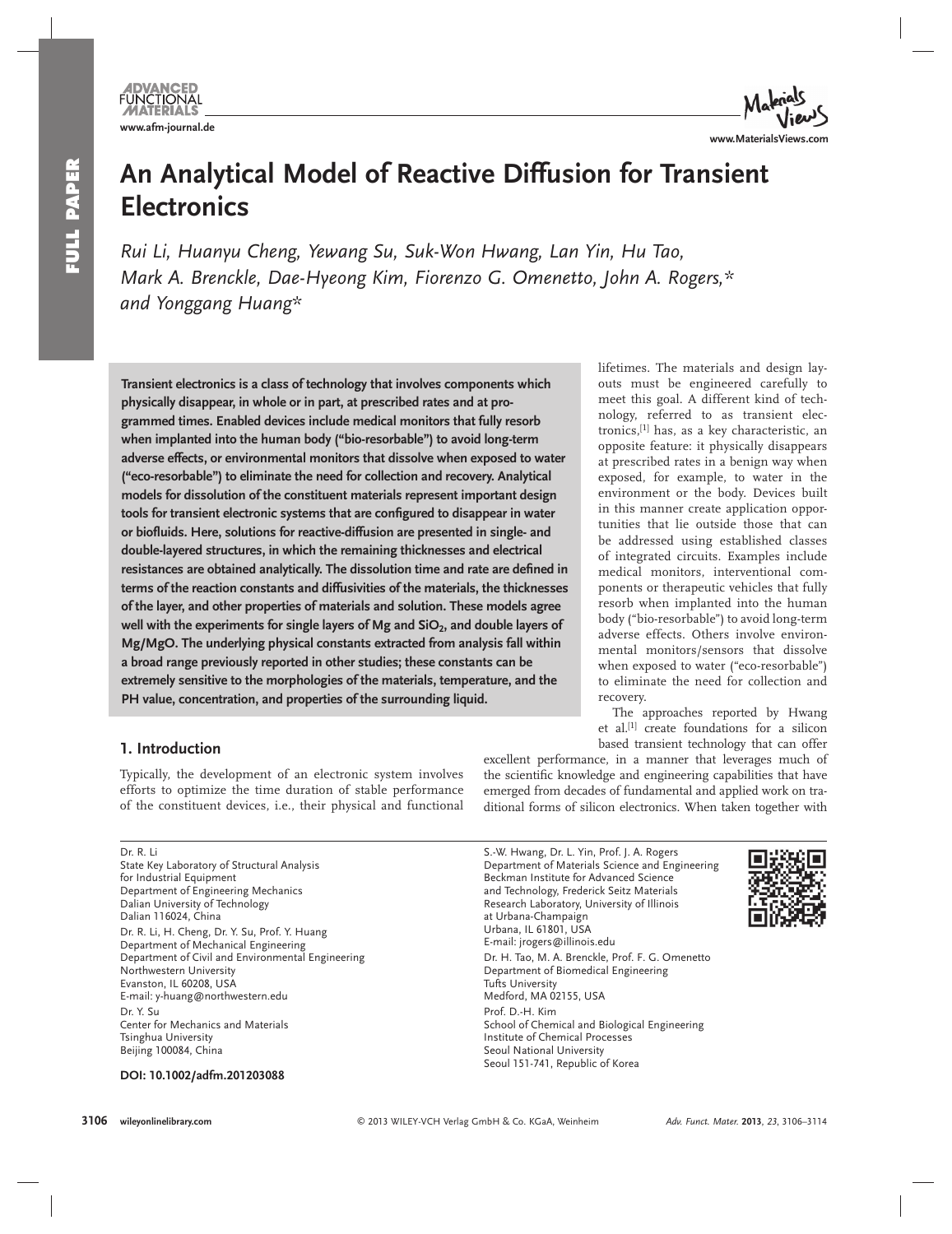

**www.MaterialsViews.com**



Figure 1. Image of a transient electronic system that includes all the essential components. All of the materials, silicon nanomembrane (semiconductor), thin film of magnesium (conductor), magnesium dioxide (dielectric and encapsulation layer), silicon dioxide (dielectric) and silk (substrate and overcoat material), are biocompatible in a sense that they will resorb by the body through hydrolysis or dissolution.

sensors, actuators, power supply and wireless control, this technology can exploit many modern, established aspects of device and circuit design, with access to capabilities that qualitatively exceed those available with recently reported forms of organic electronics in which only certain materials are transient<sup>[2−4]</sup> or of non-transient circuits that are formed on dissolvable substrates.<sup>[5]</sup>

**Figure 1** shows a demonstration system that includes transient inductors, capacitors, resistors, transistors, diodes and interconnects, on a water soluble substrate. This example exploits silicon nanomembrane (Si NM) for semiconductors, magnesium (Mg) for the conductors, magnesium oxide (MgO) and silicon dioxide (SiO<sub>2</sub>) for the dielectrics, and silk for the substrate and packaging materials. The solubility and rates of hydrolysis for silicon are exceptionally small; the NM is essential to minimize the total amount of silicon that much be consumed during the transient step. The dissolution of silicon in PBS ( $pH = 7.4$ , to match physiological levels) proceeds to yield silicic acid Si(OH)<sub>4</sub> following the equilibrium: Si+4H<sub>2</sub>O  $\leftrightarrow$  $Si(OH)<sub>4</sub>+2H<sub>2</sub>$ , where the dissolution sometimes involves the oxidation to  $SiO<sub>2</sub>$  as an intermediate product. The kinetics can be simply captured by considering a constant reaction rate at Si surface, and this surface reaction model agrees with the experimental measurements at both body and room temperatures.<sup>[1]</sup>

 Surface reaction may be enough to account for the dissolution of materials in crystalline structure as in Si<sup>[6]</sup> or other chemical reactions with large reaction constants, such as oxidation of magnesium,  $[7]$  corrosion of iron $[8]$  and burning of wood.<sup>[9]</sup> However, diffusion becomes important for porous materials such as Mg, MgO deposited by electron beam evaporation, and  $SiO<sub>2</sub>$  deposited by plasma enhanced chemical vapor deposition, as shown in Figure 1. Here, the kinetics in alkaline solutions is described analytically using models of reactive diffusion<sup>[10]</sup> in which the rate limiting step is defined by diffusion of water and hydroxide ions into the porous material and reaction throughout the thickness direction.

This paper applies the reactive diffusion model<sup>[10]</sup> to the transient electronic systems. An analytical solution of the remaining height of the material is given, which in turn gives the resistance (per unit length) of Mg conductors. The results are compared with experiments, and the validated analytical model not only provides important insights of the transient behavior of the device, but is also useful as design guidelines.

**www.afm-journal.de**

 In transient electronic systems, a period of stable operation defined typically by dissolution of the encapsulation layers is followed by functional degradation in a narrow time interval defined by dissolution of electrode itself. First, we introduce a single-layer reactive diffusion model in Section 2 for dissolution of porous materials, such as Mg (as electrodes) or  $SiO<sub>2</sub>$  (as dielectrics). A doublelayer reactive diffusion model is established in Section 3 for the double-layer structure where the encapsulation layer (MgO) is on top of the porous material (Mg).

### **2. Single-Layer Reactive Diffusion**

 The process begins when a layer of porous material (e.g., Mg or  $SiO<sub>2</sub>$ ) is submerged in water (or PBS solution). The initial layer thickness  $h_0$  is much smaller than the layer width/ length such that the one-dimensional reactive diffusion model can be applied in the thickness direction  $\gamma$  (**Figure** 2a), with  $y = 0$  at the bottom of the layer. The reactive diffusion equation is[10]

$$
D\frac{\partial^2 w}{\partial y^2} - kw = \frac{\partial w}{\partial t}, \ \ 0 \le y \le h_0 \tag{1}
$$



Figure 2. Schematic illustration of analytical models for reactive diffusion in hydrolysis; a) single layered structure; and b) double layered structure.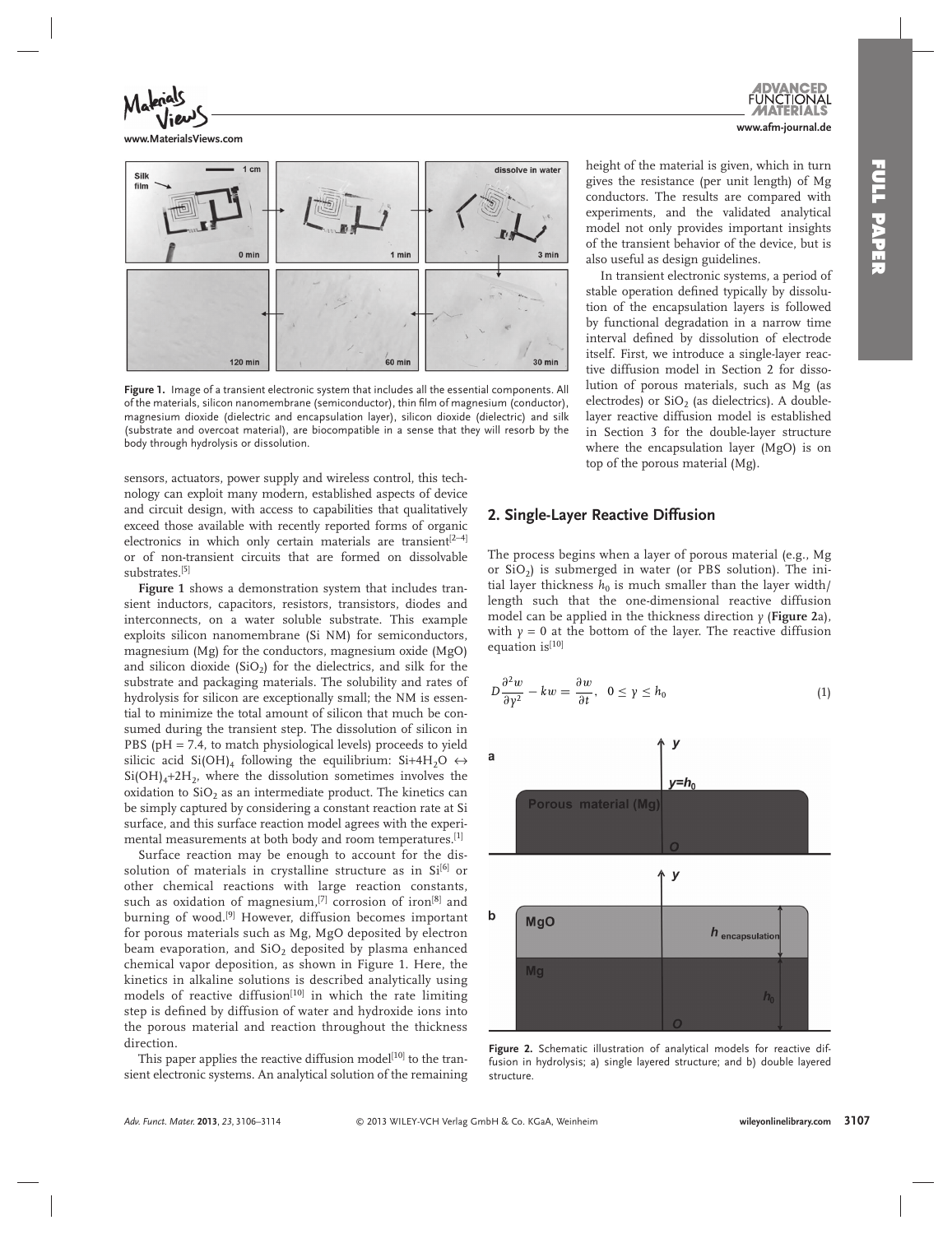

 where *D* and *k* are the diffusivity of water and reaction constant between the porous material and water, respectively, *w* is the water concentration that depends on position *y* and time *t* . The above equation degenerates to the standard diffusion equation when the reaction term *kw* is neglected. For 5 mol% Fe-activated Mg, the reaction constant  $k$  ranges from 0.2  $\times$  $10^{-3}$  to  $3 \times 10^{-3}$  s<sup>-1</sup>,<sup>[11]</sup> depending on the chloride ion concentration from 0 to 5 M in water. Besides ion concentration, *k* also depends on many other factors such as the morphologies of the materials, temperature, and the PH value, concentration, and properties of the surrounding liquid.

Water concentration is constant  $w_0$  at the interface between water and porous material whereas the water flux at the bottom surface of the porous material layer is zero, i.e.,

$$
w|_{\gamma=h_0} = w_0
$$
  
\n
$$
\frac{\partial w}{\partial \gamma}\Big|_{\gamma=0} = 0
$$
\n(2a,b)

The initial condition is zero water concentration, i.e.,

$$
w|_{t=0} = 0 \quad (0 \le \gamma < h_0) \tag{3}
$$

For the new variable  $\theta = w - w_0$ , Equation (1) – Equation (3) become

$$
D\frac{\partial^2 \theta}{\partial y^2} - k\theta - \frac{\partial \theta}{\partial t} = kw_0, \quad 0 \le y \le h_0
$$
\n(4)

$$
\left.\frac{\partial \theta}{\partial \gamma}\right|_{\gamma=0} = 0
$$
\n
$$
\left.\frac{\partial \theta}{\partial \gamma}\right|_{\gamma=0} = 0
$$
\n(5a,b)

$$
\theta|_{t=0} = -w_0 \quad (0 \le \gamma < h_0) \tag{6}
$$

The homogeneous solution  $\theta_h$  of Equation (4),  $D\partial^2 \theta_h / \partial \gamma^2 - k\theta_h - \partial \theta_h / \partial t = 0$ , and homogeneous boundary conditions  $\theta_h|_{v=h_0} = 0$  and  $\partial \theta_h/\partial y|_{v=0} = 0$  from Equation (5) can be solved by the method of separation of variables

$$
\theta_h = Y(\gamma) T(t) \tag{7}
$$

This gives

$$
D\frac{Y''}{Y} - k = \frac{T'}{T} = -\lambda
$$
\n(8)

where  $\lambda$  is the eigenvalue to be determined. The solution of Equation (8) is

$$
Y = A \sin\left(\sqrt{\frac{\lambda - k}{D}} \gamma\right) + B \cos\left(\sqrt{\frac{\lambda - k}{D}} \gamma\right)
$$
  
\n
$$
T = e^{-\lambda t}
$$
\n(9a,b)

where *A* and *B* are constants to be determined. The homogeneous boundary conditions become  $Y|_{y=h_0} = 0$  and  $Y'|_{y=0} = 0$ , which give  $A = 0$  and

$$
\cos\left(\sqrt{\frac{\lambda - k}{D}}h_0\right) = 0\tag{10}
$$

**www.MaterialsViews.com**

Its solution gives the eigenvalues

$$
\lambda_n = \left(\frac{2n-1}{2h_0}\pi\right)^2 D + k \quad (n = 1, 2, 3, \cdots)
$$
 (11)

The homogeneous solution is

$$
\theta_h = \sum_{n=1}^{\infty} \left\{ B_n e^{-\left[ \left( \frac{2n-1}{2h_0} \pi \right)^2 D + k \right] t} \cos \left( \frac{2n-1}{2h_0} \pi \gamma \right) \right\}
$$
(12)

where the constants  $B_n$  are to be determined.

 The general solution of Equation (4) is the sum of homogeneous solution in Equation (12) and a particular solution,

$$
\theta = \sum_{n=1}^{\infty} \left\{ B_n e^{-\left[ \left( \frac{2n-1}{2h_0} \pi \right)^2 D + k \right] t} \cos \left( \frac{2n-1}{2h_0} \pi \gamma \right) \right\} + w_0 \left[ \frac{\cosh \left( \sqrt{\frac{k}{D}} \gamma \right)}{\cosh \left( \sqrt{\frac{k}{D}} h_0 \right)} - 1 \right]
$$
(13)

where the last term is a particular solution that satisfies Equation (4) and Equation (5) . Substitution of Equation (13) into the initial condition in Equation (6) gives

$$
B_n = \frac{4(-1)^n (2n-1) \pi D w_0}{4k h_0^2 + (2n-1)^2 \pi^2 D}
$$
\n(14)

These give the solution of Equation (1) as

$$
w(y, t) = w_0 \left\{ \frac{\cosh\left(\sqrt{\frac{kh_0^2}{D} \frac{y}{h_0}}\right)}{\cosh\sqrt{\frac{kh_0^2}{D}}} + 2 \sum_{n=1}^{\infty} \frac{(-1)^n (n - \frac{1}{2}) \pi}{\frac{kh_0^2}{D} + (n - \frac{1}{2})^2 \pi^2} e^{-\left[\frac{kh_0^2}{D} + (n - \frac{1}{2})^2 \pi^2\right] \frac{Dt}{h_0^2}} \cos\left[\left(n - \frac{1}{2}\right) \pi \frac{y}{h_0}\right] \right\}
$$
\n(15)

 It clearly shows the scaling law that the normalized water concentration,  $w/w_0$ , depends on the normalized position  $\gamma/h_0$ , normalized time  $Dt/h_0^2$  that scales with the diffusivity *D*, and a single non-dimensional parameter  $kh_0^2/D$  that scales with the ratio of reaction constant  $k$  to diffusivity  $D$ , i.e.,

$$
\frac{w}{w_0} = \bar{w} \left( \frac{\gamma}{h_0}, \frac{Dt}{h_0^2}, \frac{kh_0^2}{D} \right)
$$
\n(16)

where  $\bar{w}$  is a non-dimensional function obtained from Equation (15). For  $kh_0^2/D = 0.18$ , which corresponds to  $k = 1.2 \times$ 10<sup>-3</sup> s<sup>-1</sup> that falls within the range of reaction constants reported by Taub et al.,<sup>[11]</sup>  $D = 6.0 \times 10^{-12}$  cm<sup>2</sup> s<sup>-1</sup>, and  $h_0 = 300$  nm of Mg in the experiment, **Figure 3** shows the distribution of water concentration for the normalized time  $Dt/h_0^2 = 0.1, 0.2, 0.4, 0.8, 2$  and ∞, where  $Dt/h_0^2 = \infty$  corresponds to the steady-state limit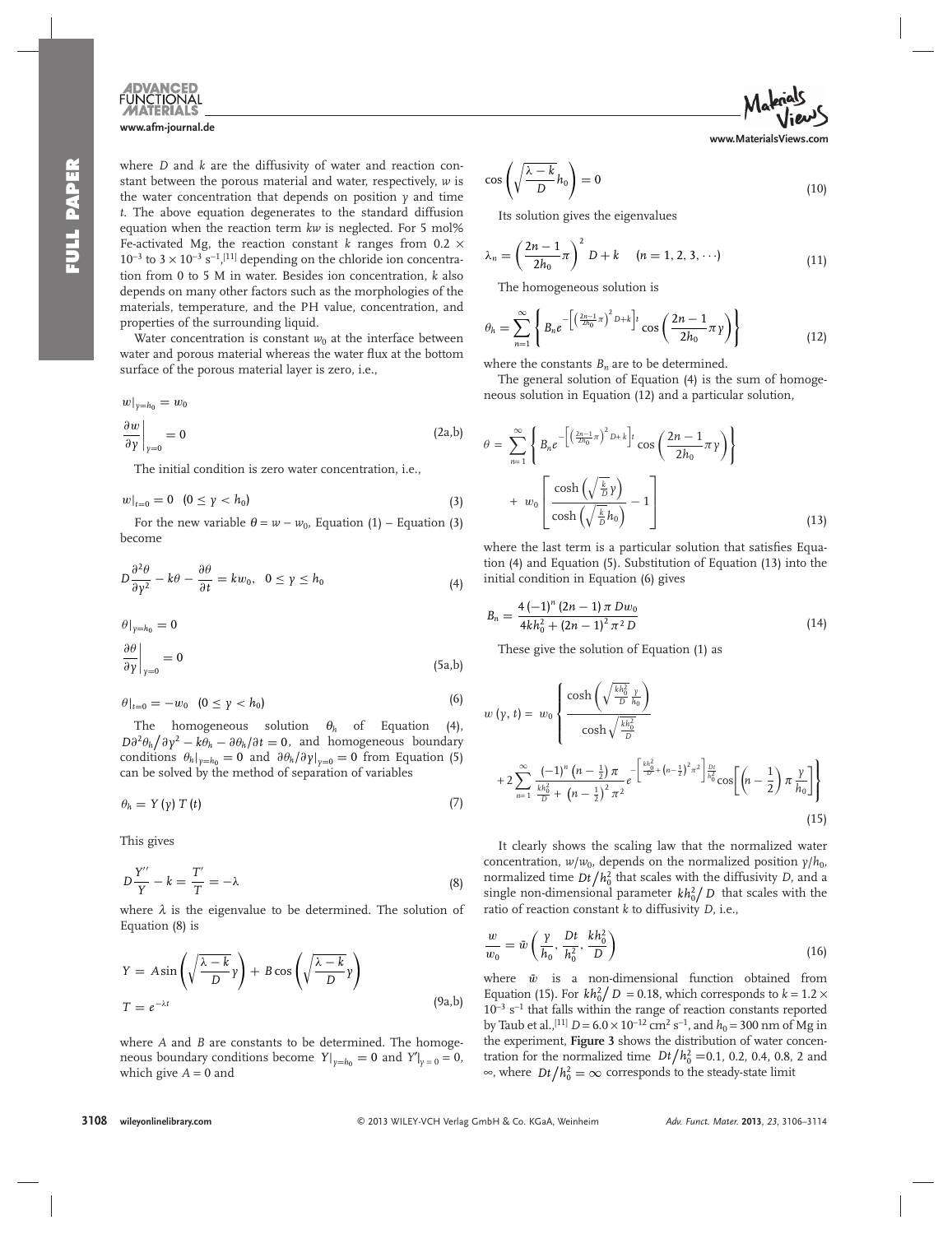

**www.MaterialsViews.com**



Figure 3. Distribution of water concentration in the Mg layer.

$$
w(y, t \to \infty) = w_0 \frac{\cosh\left(\sqrt{\frac{kh_0^2}{D}} \frac{y}{h_0}\right)}{\cosh\sqrt{\frac{kh_0^2}{D}}}
$$
(17)

which is effectively attained at finite time  $Dt/h_0^2 = 2$ . **Figure 4** shows the water concentration versus time at the middle  $(y =$  $h_0$  /2) and bottom ( $\gamma$  = 0) of the layer. It confirms that the steadystate limit is reached at  $Dt/h_0^2 = 2$ .

 Let *q* denote the number of water molecules that react with each atom of the porous material. Since *kw* gives the mass



**Figure 4.** Water concentration versus time at the middle  $(y/h_0 = 1/2)$ and bottom  $(y/h_0 = 0)$  of the Mg layer.

of water that reacts at a given location (per unit volume), the mass of dissolved porous material (per unit volume) is  $kw M/(q M_{\text{H}_2\text{O}})$ , where *M* and  $M_{\text{H}_2\text{O}}$  are the molar masses of porous material and water, respectively. The net mass of porous material dissolved is obtained by integrating Equation (15) over both the thickness direction y and time *t*, where in turn gives a scaling law of the thickness *h* of the porous material layer normalized by its initial thickness  $h_0$  before complete physical disappearance as

$$
\frac{h}{h_0} = 1 - \frac{w_0 M}{q \rho M_{\text{H}_{2O}}} \frac{k h_0^2}{D}
$$
\n
$$
\left\{ \frac{Dt}{h_0^2} \cdot \frac{\tanh\sqrt{\frac{k h_0^2}{D}}}{\sqrt{\frac{k h_0^2}{D}}} - 2 \sum_{n=1}^{\infty} \frac{1 - e^{-\left[\frac{k h_0^2}{D} + \left(n - \frac{1}{2}\right)^2 \pi^2\right] \frac{Dt}{h_0^2}}}{\left[\frac{k h_0^2}{D} + \left(n - \frac{1}{2}\right)^2 \pi^2\right]^2} \right\}
$$
\n(18)

where  $\rho$  is the mass density of porous material. It is clear that the normalized thickness,  $h/h_0$ , depends on the normalized time  $Dt/h_0^2$ , non-dimensional parameter  $kh_0^2/D$ , and is linear with a single combination of water concentration  $w_0$  and mass density  $\rho$  of porous material,  $w_0 M/(q \rho M_{\text{H}_2\text{O}})$ .

 For the parameters *k* and *D* in the present study, the summation on the right hand side of Equation (18) is negligible such that the thickness has a simple and approximate expression

$$
h \approx h_0 - \frac{w_0 M}{q \rho M_{\text{H}_2\text{O}}} \sqrt{k} \, \text{tanh}\sqrt{\frac{k h_0^2}{D}} \cdot t \tag{19}
$$

which decreases linearly with time *t*. This means that the steady-state solution in Equation (17) dominates the contribution to the water concentration in Equation (15). The normalized form of Equation (19) is

$$
\frac{h}{h_0} \approx 1 - \frac{t}{t_c} \tag{20}
$$

where

$$
t_c = \frac{h_0}{\sqrt{k}D} \frac{q \rho M_{\text{H}_2\text{O}}}{w_0 M} \frac{1}{\tanh\sqrt{\frac{k h_0^2}{D}}}
$$
(21)

is the critical time for the thickness to reach zero. For Mg (molar mass  $M = 24$  g mol<sup>-1</sup>, mass density  $\rho = 1.738$  g cm<sup>-3</sup>) with the initial thickness  $h_0 = 300$  nm to react with water (molar mass  $M_{\text{H}_2\text{O}} = 18 \text{ g mol}^{-1}$ , water concentration  $w_0 = 1 \text{ g cm}^{-3}$ , and  $q = 2$  water molecules reacting with 1 Mg atom), this critical time  $t_c$  is 38 min, which agrees reasonably well with experiments, to be discussed in **Figure 5** . Equation (20) shows that the thickness deceases linearly with time. Therefore, the rate of dissolution is

$$
v_{\text{dissolution}} = -\frac{dh}{dt} \approx \frac{h_0}{t_c} = \sqrt{k} \frac{w_0 M}{q \rho M_{\text{H}_2\text{O}}} \tanh\sqrt{\frac{k h_0^2}{D}} \tag{22}
$$

 As shown in **Table 1** , the rate of dissolution is 0.044, 0.13, and 0.20 nm s<sup>-1</sup> (or equivalently 160, 470, and 710 nm h<sup>-1</sup>) for 100, 300, and 500-nm-thick Mg layers, respectively. They are on the same order as the rate of dissolution reported in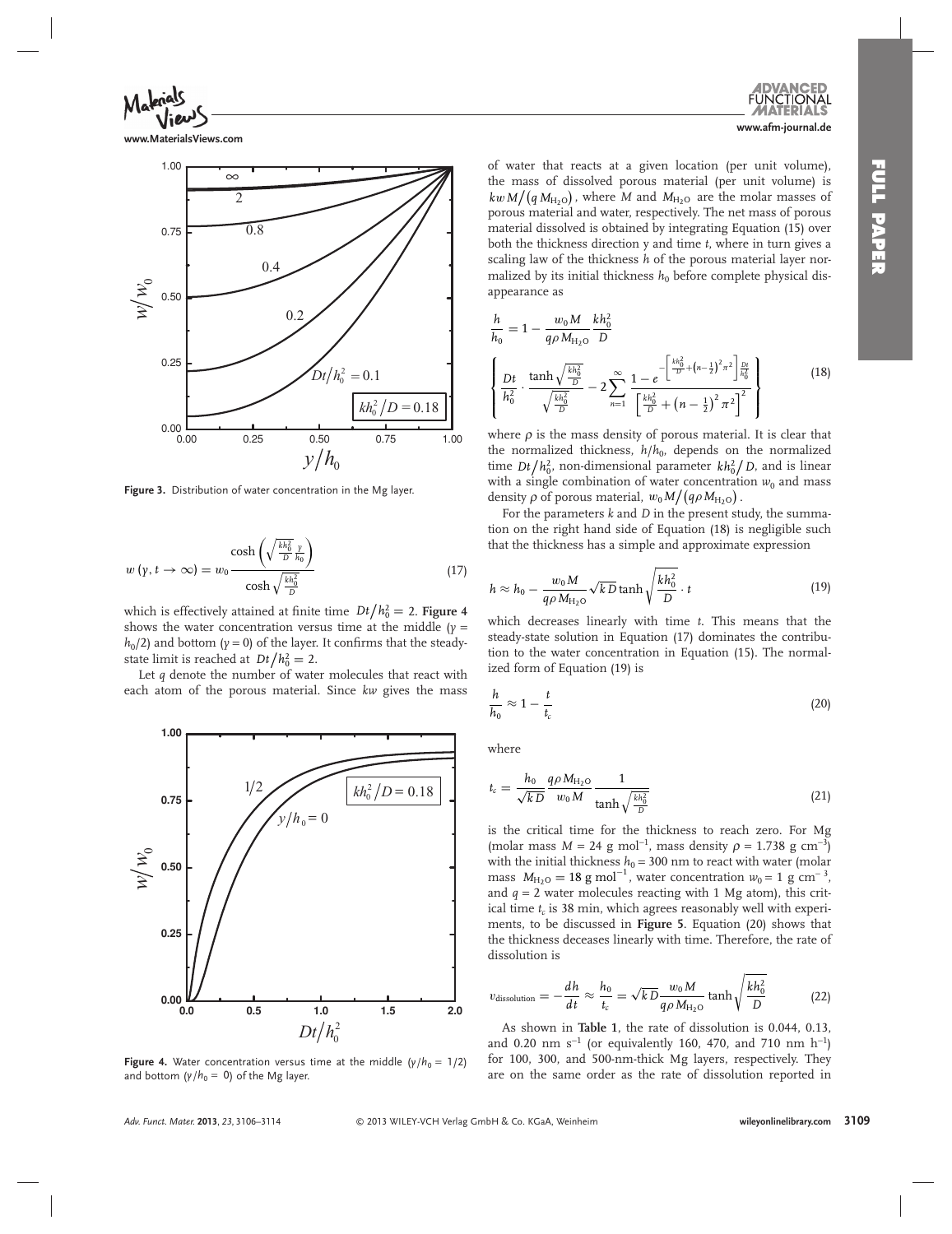

Figure 5. Experimental and analytical results of electric resistance of Mg (300 nm thick).

experiments, such as 0.069 nm s<sup>-1</sup> in the citric acid-Na<sub>2</sub>HPO<sub>4</sub> buffer system with PH 7.4 $[12]$  and 0.096 nm s<sup>-1</sup> in conventional chloride solution.<sup>[13]</sup> However, the rate of dissolution depends strongly on the surrounding liquid, such as  $0.48$  nm s<sup>-1</sup> in the  $0.125$  M NaCl,  $[14]$  1.3–2.9 nm s<sup>-1</sup> in the normal simulated body fluid (SBF), $^{[15]}$  and as high as 940 nm s<sup>-1</sup> in 0.3 M MgCl<sub>2</sub>.<sup>[16]</sup> Equation (21) and Equation (22) show the important scaling laws for all materials properties that come into play.

 The electric resistance (per unit length) is inversely proportional to the thickness and is given by

$$
R = R_0 \frac{h_0}{h} \approx \frac{R_0}{1 - \frac{t}{t_c}}
$$
\n(23)

where  $R_0$  is the initial resistance (per unit length). For Mg with the initial thickness  $h_0 = 300$  nm and initial resistance (per unit length)  $R_0 = 1.06$  Ω mm<sup>-1</sup> to react with water, Figure 5 shows the normalized electric resistance  $R/R<sub>0</sub>$  versus the normalized time  $t/t_c$ . The analytical result from Equation (23) agrees well with the experiments for the reaction constant  $k =$  $1.2 \times 10^{-3}$  s<sup>-1</sup> and diffusivity *D* = 6.0 × 10<sup>-12</sup> cm<sup>2</sup> s<sup>-1</sup>. The critical time  $t_c$  for complete dissolution of Mg is 38 min obtained from Equation (21), which agrees well with 40 min for open circuit in experiments. It should be pointed out that the dissolution of Mg may involve an initial layer of MgO on the surface, which will be quickly replaced by the more stable hydroxide in the presence of water.<sup>[17]</sup> This thin  $Mg(OH)_2$  film on Mg is generally regarded as crystalline and is not as protective as noncrystalline films,<sup>[18]</sup> thereby suggesting that the single-layer dissolution model is applicable to Mg.

**Table 1.** Dissolution rate in water  $[nm h^{-1}]$ .

| Initial thickness<br>[nm] | Μg  | Mg/MgO<br>(400 nm) | Mg/MgO<br>(400 nm)<br>$+$ silk | Mg/MgO<br>(800 nm) | Mg/MgO<br>$(800 nm) +$ silk |
|---------------------------|-----|--------------------|--------------------------------|--------------------|-----------------------------|
| 100                       | 160 | 52                 | 28                             | 15                 | 1.5                         |
| 300                       | 470 | 85                 | 47                             | 23                 | 2.3                         |
| 500                       | 710 | 96                 | 53                             | 26                 | 2.6                         |



For dissolution of PECVD SiO<sub>2</sub> dielectric (molar mass  $M = 60$  g mol<sup>-1</sup>, mass density  $\rho = 2.648$  g cm<sup>-3</sup>) with the initial thickness  $h_0 = 35, 70,$  and 100 nm in water (molar mass  $M_{\text{H}_2\text{O}} = 18 \text{ g mol}^{-1}$ , water concentration  $w_0 = 1 \text{ g cm}^{-3}$ , and  $q =$ 2 water molecules reacting with 1  $SiO<sub>2</sub>$  molecule), the diffusivity and reaction constant between water and PECVD SiO<sub>2</sub> dielectric are obtained from the experiments as  $D = 1.0 \times 10^{-16}$  cm<sup>2</sup> s<sup>-1</sup> and  $k = 1.5 \times 10^{-6}$  s<sup>-1</sup> at room temperature, and  $D = 2.0 \times$  $10^{-16}$  cm<sup>2</sup> s<sup>-1</sup> and  $k = 3.0 \times 10^{-6}$  s<sup>-1</sup> at body temperature. These values of *D* fall within the range of diffusivity reported in experiments, [19−26] which depends on the temperature. Here *k* for  $\text{SiO}_2$  (~10<sup>-6</sup> s<sup>-1</sup>) is much smaller than that for Mg (~10<sup>-3</sup> s<sup>-1</sup>) because the water-Mg reaction is much faster (minutes to dissolve Mg versus days to dissolve  $SiO<sub>2</sub>$ ). The non-dimensional parameters are  $w_0 M / (q \rho M_{H_2O}) = 0.63$  and  $kh_0^2 / D = 0.18$ , 0.74 and 1.5 for three initial thicknesses and room temperature. **Figure 6** shows the normalized thickness  $h/h_0$  of SiO<sub>2</sub> at room temperature versus normalized time  $Dt/h_0^2$  as defined in Equation (16). The analytical results from Equation (18) agree well with experiments for all three initial thicknesses. The critical time to dissolve  $SiO<sub>2</sub>$  with initial thickness of 35, 70, and 100 nm is 13, 15, and 18 days, respectively, which agree reasonably well with experiments shown in Figure 6. The corresponding rates of dissolution are 0.11, 0.19, and 0.23 nm  $h^{-1}$ at room temperature, respectively, and they increase to 0.22, 0.39, and 0.47 nm  $h^{-1}$  at the body temperature. These rates for PECVD  $SiO<sub>2</sub>$  are consistent with the rates reported in prior experiments,<sup>[27,28]</sup> but are higher than those for quartz.<sup>[29,30]</sup>

# **3. Double-Layer Reactive Diffusion**

 The timeframe to dissolve a layer of Mg with the initial thickness  $h_0$  is defined by the material itself, as given in Equation (21). Figure 2b shows an encapsulation layer of MgO with initial



Figure 6. Experimental and analytical results of SiO<sub>2</sub> thickness (initial thickness 35, 70, and 100 nm).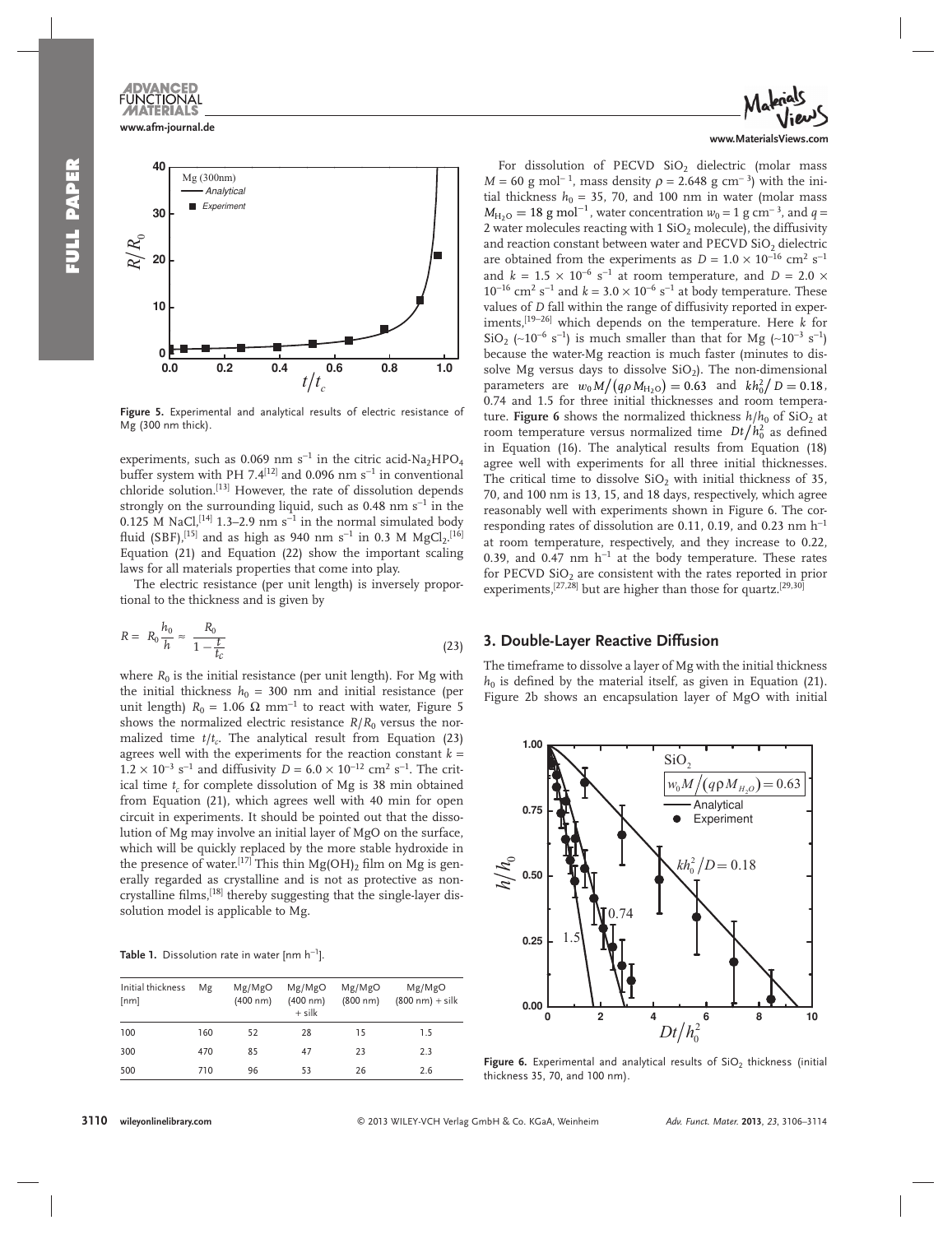

#### **www.MaterialsViews.com**

thickness *h*encapsulation to provide another stage that the device functions stably. For the Mg layer, the reactive diffusion equation (1), zero water flux condition at the bottom surface  $y = 0$  in Equation (2b), and zero initial condition at  $t = 0$  in Equation (3) still hold. For the MgO encapsulation, the governing equation, boundary condition and initial condition are

$$
D_{\text{encapsulation}} \frac{\partial^2 w}{\partial \gamma^2} - k_{\text{encapsulation}} w
$$
  
=  $\frac{\partial w}{\partial t} \left( h_0 \le \gamma \le h_0 + h_{\text{encapsulation}} \right)$   
 $w|_{\gamma=h_0+h_{\text{encapsulation}}} = w_0$   
 $w|_{t=0} = 0 \left( h_0 \le \gamma \le h_0 + h_{\text{encapsulation}} \right)$  (24a-c)

where *D*encapsulation and *k*encapsulation are the diffusivity of water and reaction constant between the encapsulation layer (e.g., MgO) and water, respectively. The constant water concentration condition in Equation (2a) is replaced by the continuity of concentration and flux of water molecules across the MgO/Mg interface, i.e.,

$$
w|_{y=h_0-0} = w|_{y=h_0+0}
$$
  
\n
$$
D\frac{\partial w}{\partial y}\Big|_{y=h_0-0} = D_{\text{encapsulation}}\frac{\partial w}{\partial y}\Big|_{y=h_0+0}.
$$
 (25a,b)

 The water concentration *w* can be represented by a sum of the homogenous solution  $w_h$  and a particular solution  $w_p$ , i.e.,  $w =$  $w_h + w_p$ . Here the homogeneous solution  $w_h$  satisfies the following homogeneous boundary equations and boundary conditions

$$
\begin{cases}\nD' \frac{\partial^2 w_h}{\partial y^2} - k' w_h = \frac{\partial w_h}{\partial t} \\
w_h|_{y=h_0+h_{\text{encapsulation}}} = 0 \\
\frac{\partial w_h}{\partial y}\Big|_{y=0} = 0\n\end{cases}
$$
\n(26a-c)

where *D*<sup> $\prime$ </sup> = *D* and *k*<sup> $\prime$ </sup> = *k* for 0  $\leq$  *y*  $\leq$  *h*<sub>0</sub>, and *D*<sup> $\prime$ </sup> = *D*<sub>encapsulation and</sub>  $k' = k_{\text{encapsulation}}$  for  $h_0 \leq \gamma \leq h_0 + h_{\text{encapsulation}}$ . The above equation can be solved by the method of separation variables, which gives the solution

$$
w_h = \begin{cases} E e^{-\lambda t} \cos\left(\sqrt{\frac{\lambda - k}{D}} \gamma\right), 0 \le \gamma \le h_0\\ F e^{-\lambda t} \sin\\ \left[\sqrt{\frac{\lambda - k_{\text{encapsulation}}}{D_{\text{encapsulation}}}} \left(h_0 + h_{\text{encapsulation}} - \gamma\right)\right],\\ h_0 \le \gamma \le h_0 + h_{\text{encapsulation}} \end{cases}
$$
(27a,b)

where *E* and *F* are constants to be determined. The continuity conditions in Equation (25) is applied to the homogeneous solution, which gives

$$
\left[\begin{array}{c}\n\cos\left(\sqrt{\frac{\lambda-k}{D}}h_0\right)\\-\sqrt{(\lambda-k)\ D}\sin\left(\sqrt{\frac{\lambda-k}{D}}h_0\right)\\-\sin\left(\sqrt{\frac{\lambda-k_{\text{encapsulation}}}{D_{\text{encapsulation}}}}h_{\text{encapsulation}}\right)\n\end{array}\right]
$$
\n
$$
\sqrt{(\lambda-k_{\text{encapsulation}})\ D_{\text{encapsulation}}}\cos\left(\sqrt{\frac{\lambda-k_{\text{encapsulation}}}{D_{\text{encapsulation}}}}h_{\text{encapsulation}}\right)
$$
\n
$$
\begin{pmatrix}E\\F\end{pmatrix} = 0
$$
\n(28)

 The vanishing of its determinant, in order to have a nontrivial solution, leads to the following eigen equation

$$
\tan\sqrt{\frac{\lambda - k}{D}h_0^2}\tan\sqrt{\frac{\lambda - k_{\text{encapsulation}}}{D_{\text{encapsulation}}}h_{\text{encapsulation}}^2}
$$

$$
= \sqrt{\frac{(\lambda - k_{\text{encapsulation}}) D_{\text{encapsulation}}}{(\lambda - k) D}}
$$
(29)

from which a series of roots  $\lambda_n$  ( $n = 1, 2, 3, \cdots$ ) can be determined. The homogeneous solution can then be obtained as

$$
w_h = w_0 \sum_{n=1}^{\infty} C_n e^{-\lambda_n t} f_n(\gamma)
$$
\n(30)

where the coefficients  $C_n$ , which replace  $E$  and  $F$  via Equation (28), are to be determined, and

$$
f_n(\gamma) \equiv \begin{cases} \sin\left(\sqrt{\frac{\lambda_n - k_{\text{encapsulation}}}{D_{\text{encapsulation}}}} h_{\text{encapsulation}}\right) \\ \cos\left(\sqrt{\frac{\lambda_n - k}{D}} \gamma\right), & 0 \le \gamma \le h_0 \\ \cos\left(\sqrt{\frac{\lambda_n - k}{D}} h_0\right) \sin \\ \left[\sqrt{\frac{\lambda_n - k_{\text{encapsulation}}}{D_{\text{encapsulation}}}} \left(h_0 + h_{\text{encapsulation}} - \gamma\right)\right], \\ h_0 \le \gamma \le h_0 + h_{\text{encapsulation}} \end{cases} (31a,b)
$$

The particular solution  $w_n$ , satisfying the Equations (1) and Equation (24a), non-homogeneous boundary conditions (2b) and (24b), and continuity conditions (25), is obtained as

$$
w_p = w_0 g(\gamma) \tag{32}
$$

where

$$
g(\gamma) \equiv \begin{cases} G \cosh\left(\sqrt{\frac{k}{D}}\gamma\right), & 0 \le \gamma \le h_0\\ \cosh\left(\xi \frac{h_0 + h_{\text{encapsulation}}}{h_{\text{encapsulation}}}\right) \\ -H \sinh\left(\xi \frac{h_0 + h_{\text{encapsulation}}}{h_{\text{encapsulation}}}\right), \\ h_0 \le \gamma \le h_0 + h_{\text{encapsulation}} \end{cases} (33a,b)
$$

$$
G = \frac{1}{\sqrt{\frac{Dk}{D_{\text{encapsulation}}k_{\text{encapsulation}}}} \sinh \sqrt{\frac{kh_0^2}{D}} \sinh \xi + \cosh \sqrt{\frac{kh_0^2}{D}} \cosh \xi}
$$

$$
H = \frac{\sqrt{\frac{Dk}{D_{\text{encapsulation}}k_{\text{encapsulation}}}} \tanh \sqrt{\frac{kh_0^2}{D}} + \tanh \xi}{\sqrt{\frac{Dk}{D_{\text{encapsulation}}k_{\text{encapsulation}}}} \tanh \sqrt{\frac{kh_0^2}{D}} \tanh \xi + 1}
$$
(34a,b)

and  $\xi = \sqrt{k_{\text{encapsulation}}} h_{\text{encapsulation}}^2 / D_{\text{encapsulation}}$ . The water concentration *w* is the sum of  $w_h$  in Equation (30) and  $w_p$  in Equation (32),

$$
w = w_0 \left[ \sum_{n=1}^{\infty} C_n e^{-\lambda_n t} f_n \left( \gamma \right) + g \left( \gamma \right) \right]
$$
 (35)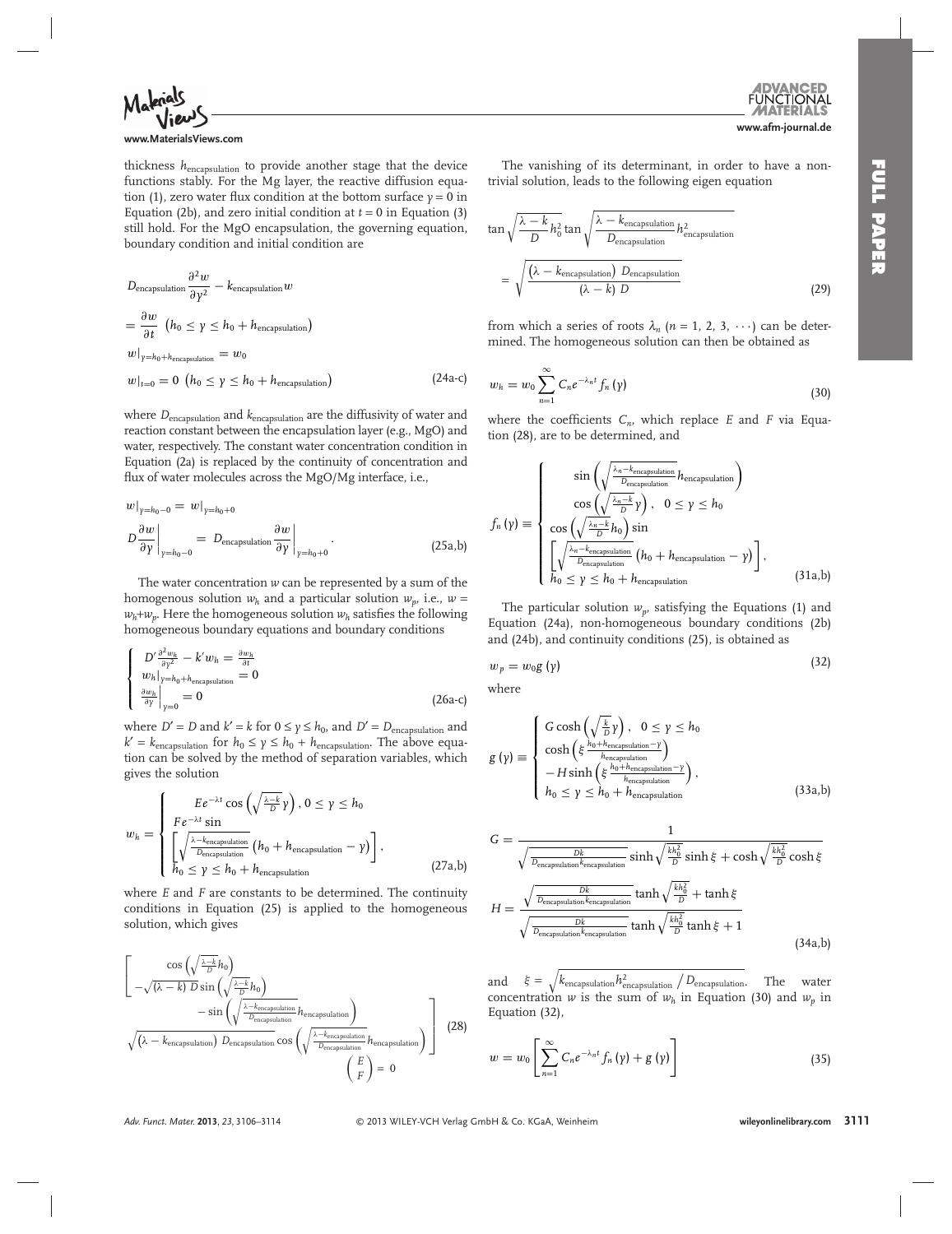The initial conditions (3) and (20c) require

$$
\sum_{n=1}^{\infty} C_n f_n(\gamma) + g(\gamma) = 0
$$
\n(36)

The orthogonality of eigenfunctions  $\int_0^{h_0 + h_{\text{encapsulation}}} f_m(y) f_n(y) dy = 0$  (if  $m \neq n$ ) gives analytically the coefficient  $C_n$  as

$$
C_{n} = - \frac{\int_{0}^{h_{0}+h_{\text{encapsulation}}}\int_{n\{y\}}f_{n}(y)g(y)dy}{\int_{0}^{h_{0}+h_{\text{encapsulation}}}\int_{0}^{2}f_{n}^{2}(y)dy}
$$
\n
$$
= \frac{\left[-\frac{2}{\lambda_{n}}\sqrt{(\lambda_{n}-k_{\text{encapsulation}}) D_{\text{encapsulation}}}\right]}{h_{0}\sin^{2}\left(\sqrt{\frac{\lambda_{n}-k_{\text{encapsulation}}}{D_{\text{encapsulation}}}}h_{\text{encapsulation}}\right)}{\left[1+\frac{\sin(2\sqrt{\frac{\lambda_{n}-k_{\text{encapsulation}}}{D}}h_{0})}{2\sqrt{\frac{\lambda_{n}-k}{D}}h_{0}}\right]} + h_{\text{encapsulation}}\cos^{2}\left(\sqrt{\frac{\lambda_{n}-k}{D}}h_{0}\right)}
$$
\n
$$
\left[1-\frac{\sin(2\sqrt{\frac{\lambda_{n}-k_{\text{encapsulation}}}{D}}h_{\text{encapsulation}})}{2\sqrt{\frac{\lambda_{n}-k_{\text{encapsulation}}}{D_{\text{encapsulation}}}}h_{\text{encapsulation}}}\right]
$$
\n(37)

 Its substitution into Equation (35) gives the solution of the double-layer reactive diffusion equation. Besides depending on the normalized position  $\gamma/h_0$ , time  $Dt/h_0^2$ , and the non-dimensional parameters  $kh_0^2/D$  as in the singlelayer solution in Section 2, the normalized water concentration  $w/w_0$  also depends on the normalized reaction constant  $k_{\rm encapsulation} h_{\rm encapsulation}^2$  /  $D_{\rm encapsulation}$  of the encapsulation, and the diffusivity ratio  $D_{\text{encapsulation}}/D$  and initial thickness ratio  $h_{\text{encapsulation}}/h_0$ . **Figure** 7 shows the distribution of water concentration in both layers ( $w/w_0$  versus  $\gamma/h_0$ ) for  $Dt/h_0^2 = 1.2, 2.4,$ 4.8, 12,  $\infty$ , and the non-dimensional parameters  $kh_0^2/D = 0.18$ ,  $k_{\mathrm{encapsulation}} h_{\mathrm{encapsulation}}^2 \big/ D_{\mathrm{encapsulation}} = 1.6, D_{\mathrm{encapsulation}} \big/ D = 0.082,$ and  $h_{\text{encapsulation}}/h_0 = 1.3$ , which correspond to  $k = 1.2 \times 10^{-3} \text{ s}^{-1}$ ,



Figure 7. Distribution of water concentration in both Mg and MgO layers.



 $D = 6.0 \times 10^{-12}$  cm<sup>2</sup> s<sup>-1</sup> and  $h_0 = 300$  nm of Mg (the same as those in Section 2), and  $k_{\text{encapsulation}} = 5.0 \times 10^{-4} \text{ s}^{-1}$ ,  $D_{\text{encapsulation}}$  $= 4.9 \times 10^{-13}$  cm<sup>2</sup> s<sup>-1</sup> and  $h_{\text{encapsulation}} = 400$  nm of MgO in the experiment. The above diffusivity  $D_{\text{encapsulation}}$  falls within the range (3.2 × 10<sup>-13</sup> ~ 7.9 × 10<sup>-13</sup> cm<sup>2</sup> s<sup>-1</sup>) reported in the experiment for MgO,<sup>[31]</sup> but is different from the other experiments because of very different temperatures and environments (e.g., Eastman and Cutler<sup>[32]</sup> for an isolated water molecule into  $(001)$ MgO, McCarthy et al.<sup>[33]</sup> for diffusion of  $O_2$  into MgO, Leeuw and Parker<sup>[34]</sup> for self diffusion of MgO). The reaction constant of MgO,  $k_{\text{encapsulation}} = 5.0 \times 10^{-4} \text{ s}^{-1}$ , is consistent with that extracted from the prior experiments for a single layer MgO.<sup>[35–38]</sup> For 100-nm-thick MgO layer, Equation (22) gives the rate of dissolution 0.010 nm s<sup>-1</sup>, which falls within the range of  $\approx 10^{-4}$ –0.01 nm s<sup>-1</sup> reported in the experiments. The distribution of water concentration in Mg is quite uniform whereas that in MgO is non-uniform because the diffusion of water in Mg is much faster than that in MgO (e.g.,  $D_{\text{encapsulation}}/D = 0.082$ ). As compared to Figure 3 for a single layer, the water concentration in Mg increases slowly because of the encapsulation layer.

 In the same manner as described in Section 2, the thickness *h* of the Mg layer normalized by its initial thickness  $h_0$  before complete physical disappearance is obtained as

$$
\frac{h}{h_0} = 1 - \frac{w_0 M}{q \rho M_{\text{H}_2\text{O}}} k \left[ Gt \cdot \frac{\sinh\sqrt{\frac{kh_0^2}{D}}}{\sqrt{\frac{kh_0^2}{D}}} + \sum_{n=1}^{\infty} \frac{C_n}{\lambda_n} \left( 1 - e^{-\lambda_n t} \right) \frac{\sin\sqrt{\frac{\lambda_n - k}{D}} h_0^2}{\sqrt{\frac{\lambda_n - k}{D}} h_0^2} \right]
$$
\n
$$
\sin\sqrt{\frac{\lambda_n - k_{\text{encapsulation}}}{D_{\text{encapsulation}}} h_{\text{encapsulation}}^2} \tag{38}
$$

where  $q = 2$ , molar mass  $M = 24$  g mol<sup>-1</sup> and mass density  $\rho = 1.738$  g cm<sup>-3</sup> for Mg, and *G* is given in Equation (34a). The electric resistance (per unit length) of this double-layer structure is inversely proportional to the thickness of Mg layer because MgO is not a conductor. The electric resistance is given analytically by

$$
R = R_0 \frac{h_0}{h} \tag{39}
$$

 For a 300-nm-thick Mg layer with the 400-nm-thick MgO encapsulation layer, the measured initial resistance (per unit length) is 1.04  $\Omega$  mm<sup>-1</sup>. Another 300-nm-thick Mg layer, which has different width and length and an 800 nm-thick encapsulation layer, has an initial resistance of 1.15  $Ω~mm^{-1}$ . **Figure** 8 shows the normalized electric resistance  $R/R_0$  versus the normalized time  $Dt/h_0^2$  for the single-layered Mg, and Mg with 400- and 800-nm-thick MgO encapsulation layers. The thickness of Mg layer is fixed at 300 nm. The analytical results from Equation (38) and Equation (39) agree well with the experiments. The dissolution time increases substantially with the thickness of encapsulation layer, which provides an effective way to control the dissolution time.

 In order to further extend the dissolution time a silk overcoat is used to provide a barrier for water to diffuse into MgO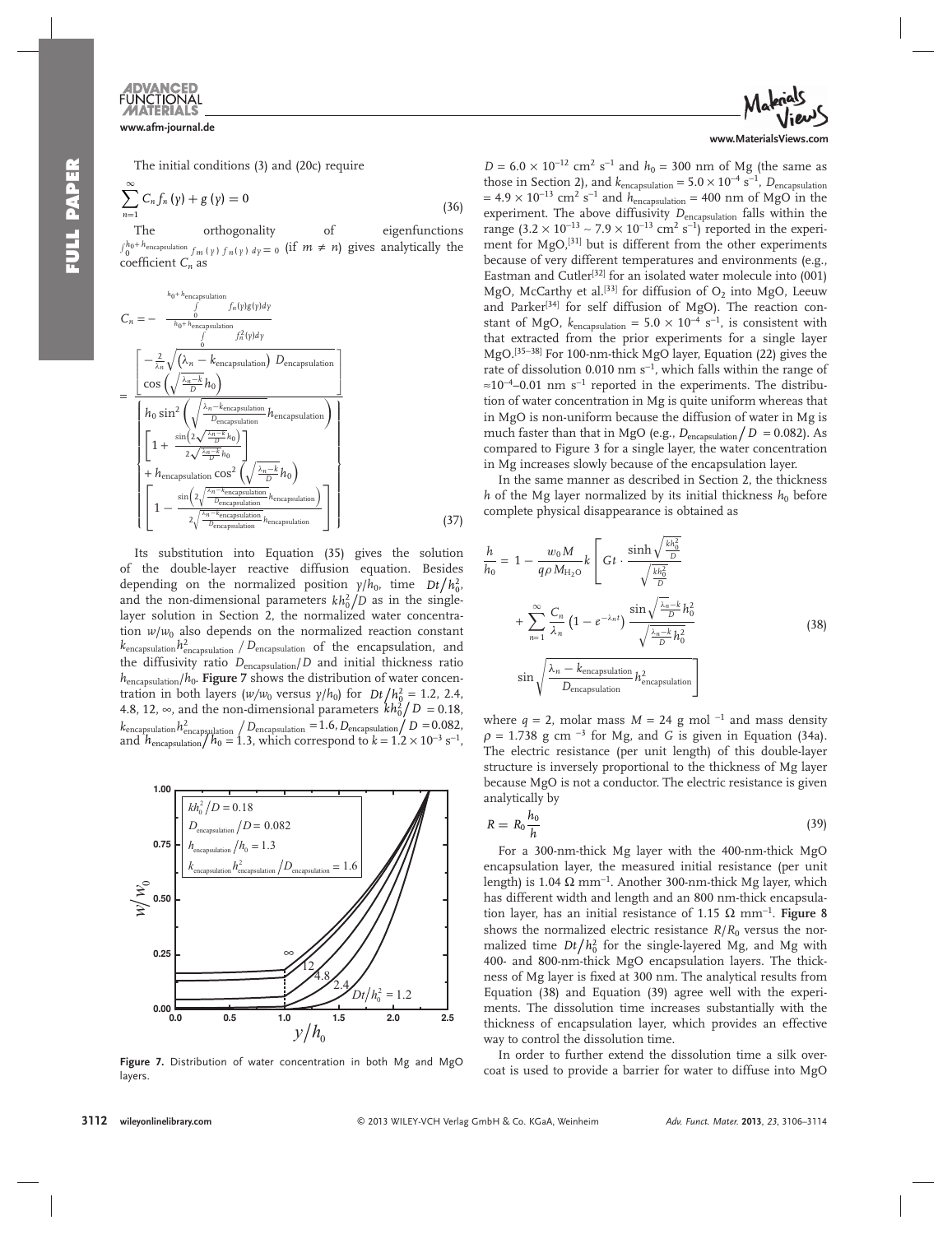



**Figure 8.** Experimental and analytical results of electric resistance for Mg, Mg with MgO encapsulation layers and two different silk overcoats with  $\varphi$  = 45% and 90%, respectively.

and Mg layers. The effective diffusion is controlled by the percentage  $\varphi$  of the maximum crystallinity  $c_{\text{max}}$  that can be achieved in the silk,<sup>[39,40]</sup> which gives the crystallinity of silk  $c =$  $\varphi c_{\text{max}}$ . The boundary condition of the constant water concentration at water/MgO interface in Equation (24b) is then replaced by  $w|_{y=h_0+h_{\text{encapsulation}}} = (1-\phi) w_0$ . The corresponding solutions are readily obtained by replacing  $w_0$  with  $(1 - \varphi)w_0$  in this section. For example, the water concentration in Equation (35) becomes

$$
w = (1 - \phi) w_0 \left[ \sum_{n=1}^{\infty} C_n e^{-\lambda_n t} f_n (y) + g (y) \right]
$$
 (40)

where  $C_n$ ,  $\lambda_n$ ,  $f_n$  and  $g$  are still given by Equation (37), Equation  $(29)$ , Equation  $(31)$  and Equation  $(33)$ , respectively. The electric resistance in Equation (39) also holds, but  $w_0$  in Equation (38) for the thickness is replaced with  $(1 - \varphi)w_0$ . Figure 8 shows the electric resistance for Mg with MgO encapsulation layers and two different silk overcoats with  $\varphi =$ 45% and 90%, respectively. Results for a single layer of Mg (Figure 5) are also shown in Figure 8 for comparison. For Mg with 400 nm-thick MgO encapsulation layer and silk overcoat with  $\varphi = 45\%$ , the dissolution time is about 1.5 times larger than that without the overcoat. For Mg with 800-nm-thick MgO encapsulation layer and silk overcoat with  $\varphi = 90\%$ , the dissolution time increases substantially to more than 10 times of that without the overcoat. The dissolution time increases with the crystallinity (*φc*<sub>max</sub>) because a higher crystallinity provides a stronger barrier for the water to diffuse into MgO and Mg. The analytical results in Figure 8 all agree well with experiments.

 The summation on the right hand side of Equation (38) and Equation (40) is negligible for the parameters in the present study such that the thickness decreases linearly with time, and has a simple and approximate expression

$$
\frac{h}{h_0} \approx 1 - \frac{t}{t'_c} \tag{41}
$$

where

$$
t'_{c} = \frac{t_{c}}{(1 - \phi) G \cosh\sqrt{\frac{kh_{0}^{2}}{D}}} = \frac{t_{c}}{1 - \phi}
$$

$$
\left(\sqrt{\frac{k D}{k_{\text{encapsulation}}} \tanh\sqrt{\frac{kh_{0}^{2}}{D}} \sinh\xi + \cosh\xi}\right) \qquad (42)
$$

is the critical time for the Mg layer to reach zero, and  $t_c$  is the critical time without the encapsulation given in Equation (21) . Equation (42) gives 3.5 and 13 h for the 400-nm- and 800-nmthick MgO encapsulation layers without the silk overcoat, respectively. With the overcoat they increase to 6.4 and 130 h, respectively. These dissolution times agree well with the time for open circuit in experiments.

Equation (41) gives the rate of dissolution

$$
v_{\text{dissolution}} = -\frac{dh}{dt} \approx \frac{h_0}{t'_c}
$$
  
= 
$$
\frac{(1 - \phi) \sqrt{k} \frac{w_0 M}{q \rho M_{H_2 O}}}{\sqrt{\frac{k}{k_{\text{encapsulation}}} \frac{b}{R_{\text{encapsulation}}} \sinh \xi + \coth \sqrt{\frac{k h_0^2}{D}} \cosh \xi}}
$$
(43)

Table 1 shows the dissolution rate for Mg, Mg/MgO, and Mg/MgO+silk. The initial thickness of Mg layer is 100, 300 and 500 nm. The dissolution rate depends strongly on the materials, ranging from ≈1 nm min<sup>-1</sup> for Mg to ≈1 nm h<sup>-1</sup> for Mg/MgO (800 nm)+silk. For each material, the dissolution rate is approximately linear with the initial thickness  $h_0$  for sufficiently thin Mg layer, and is given by